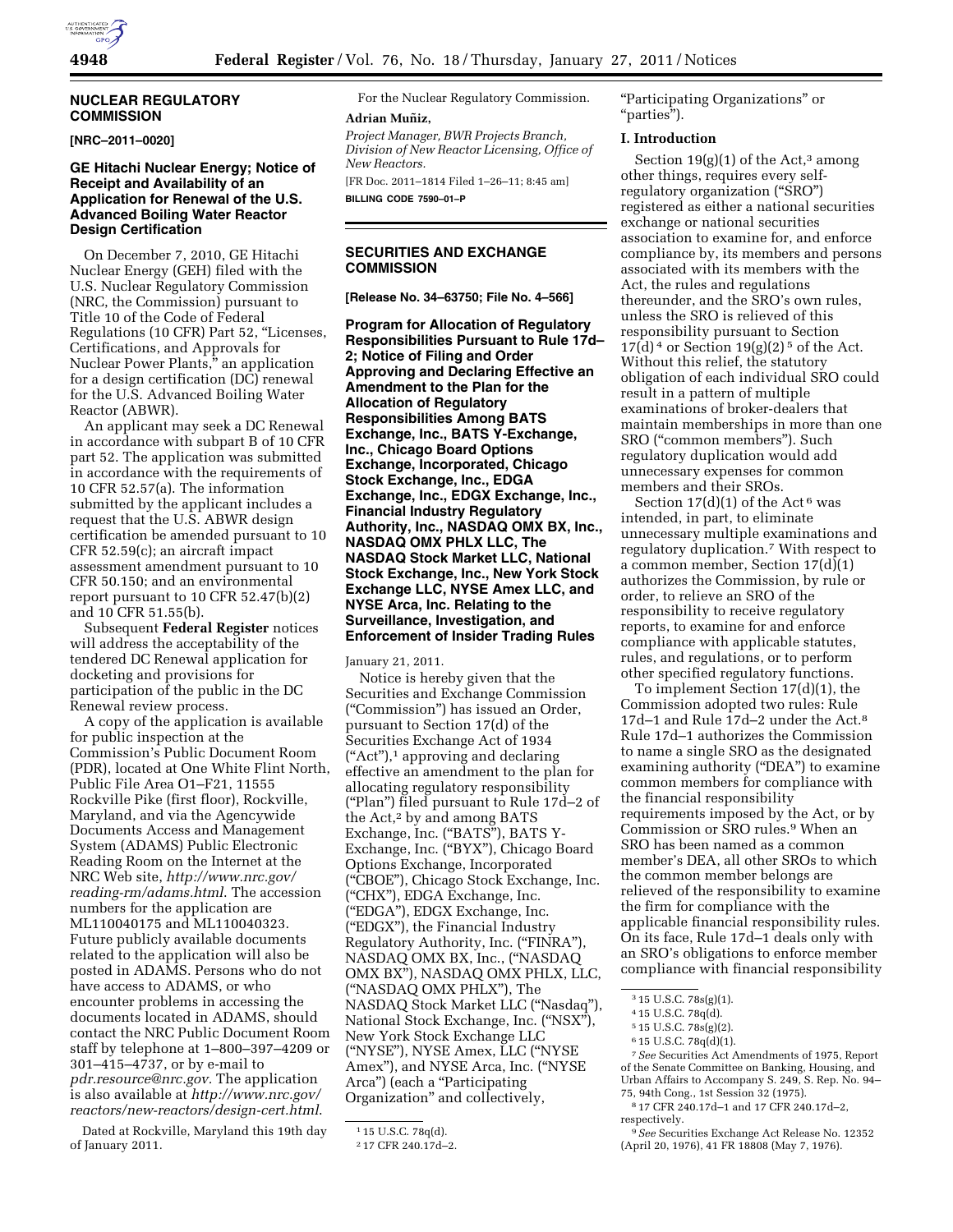requirements. Rule 17d–1 does not relieve an SRO from its obligation to examine a common member for compliance with its own rules and provisions of the federal securities laws governing matters other than financial responsibility, including sales practices and trading activities and practices.

To address regulatory duplication in these and other areas, the Commission adopted Rule 17d–2 under the Act.10 Rule 17d–2 permits SROs to propose joint plans for the allocation of regulatory responsibilities with respect to their common members. Under paragraph (c) of Rule 17d–2, the Commission may declare such a plan effective if, after providing for notice and comment, it determines that the plan is necessary or appropriate in the public interest and for the protection of investors, to foster cooperation and coordination among the SROs, to remove impediments to, and foster the development of, a national market system and a national clearance and settlement system, and is in conformity with the factors set forth in Section 17(d) of the Act. Commission approval of a plan filed pursuant to Rule 17d–2 relieves an SRO of those regulatory responsibilities allocated by the plan to another SRO.

# **II. The Plan**

On September 12, 2008, the Commission declared effective the Participating Organizations' Plan for allocating regulatory responsibilities pursuant to Rule 17d–2.11 The Plan is designed to eliminate regulatory duplication by allocating regulatory responsibility over Common NYSE Members 12 or Common FINRA Members,13 as applicable (collectively ''Common Members''), for the surveillance, investigation, and enforcement of common insider trading rules (''Common Rules'').14 The Plan assigns regulatory responsibility over

12Common NYSE Members include members of the NYSE and at least one of the Participating Organizations.

13Common FINRA Members include members of FINRA and at least one of the Participating Organizations.

14Common rules are defined as: (i) Federal securities laws and rules promulgated by the Commission pertaining to insider trading, and (ii) the rules of the Participating Organizations that are related to insider trading. *See* Exhibit A to the Plan.

Common NYSE Members to NYSE Regulation for surveillance, investigation, and enforcement of insider trading by broker-dealers, and their associated persons, with respect to NYSE-listed stocks and NYSE Arcalisted stocks, irrespective of the marketplace(s) maintained by the Participating Organizations on which the relevant trading may occur. The Plan assigns regulatory responsibility over Common FINRA Members to FINRA for surveillance, investigation, and enforcement of insider trading by broker-dealers, and their associated persons, with respect to NASDAQ-listed stocks and Amex-listed stocks, as well as any CHX solely-listed stock, irrespective of the marketplace(s) maintained by the Participating Organizations on which the relevant trading may occur.

#### **III. Proposed Amendment to the Plan**

On November 23, 2010, the Participating Organizations submitted an amendment to the Plan. The proposed amendment was submitted as a result of a recently completed agreement under which FINRA would assume responsibility for performing the market surveillance and enforcement functions previously conducted by NYSE Regulation for its U.S. equities and options markets (NYSE, NYSE Arca and NYSE Amex). As part of this acquisition agreement, most of the NYSE personnel performing these responsibilities under the Plan have been transferred to FINRA. The Participating Organizations believe that consolidating surveillance, investigation, and enforcement for insider trading within FINRA will lead to a more unified and effective system of regulation.

Accordingly, the proposed amendment would modify the Plan to reflect that NYSE Regulation, Inc. would no longer perform any regulatory responsibilities under the Plan. Under the amended Plan, FINRA would perform surveillance, investigation, and enforcement of the common insider trading rules listed in the Plan with respect to equity securities listed on the NYSE, NASDAQ, NYSE Amex, NYSE Arca, or Chicago Stock Exchange, irrespective of the marketplaces maintained by the parties to the Plan. As with the current version of the Plan, FINRA will have regulatory responsibility for members of FINRA that are also members of at least one of the Participating Organizations. Separately, FINRA performs investigations and enforcement with respect to non-Common FINRA Members pursuant to a regulatory

services agreement between FINRA and the other Participating Organizations. The amended Plan replaces the previous agreement in its entirety. The text of the proposed amended 17d–2 plan is as follows (additions are *italicized;*  deletions are [bracketed]):

\* \* \* \* \*

# **Agreement for the Allocation of Regulatory Responsibility of Surveillance, Investigation and Enforcement for Insider Trading Pursuant to § 17(d) of the Securities Exchange Act of 1934, 15 U.S.C. § 78q(d), and Rule 17d–2 Thereunder**

This agreement (the "Agreement") by and among BATS Exchange, Inc. (''BATS''), BATS Y-Exchange, Inc. (''BYX''), Chicago Board Options Exchange, Inc. ("CBOE") \*, Chicago Stock Exchange, Inc. ("CHX"), EDGA Exchange, Inc. ("EDGA"), EDGX Exchange, Inc. ("EDGX"), Financial Industry Regulatory Authority, Inc. (''FINRA''), NASDAQ OMX[,] BX, Inc. (''*NASDAQ OMX* BX''), NASDAQ OMX PHLX LLC (''*NASDAQ OMX* PHLX''), The NASDAQ Stock Market LLC (''NASDAQ''), National Stock Exchange, Inc. (''NSX''), New York Stock Exchange[,] LLC (''NYSE''), NYSE Amex LLC (''NYSE Amex''), *and* NYSE Arca, Inc. (''NYSE Arca'')[, and NYSE Regulation, Inc. (pursuant to delegated authority) (''NYSE Regulation'')] (*each a*  ''*Participating Organization*'' *and*  together, the ''Participating Organizations''), is made pursuant to § 17(d) of the Securities Exchange Act of 1934 (the "Act"), 15 U.S.C. § 78q(d), and Securities and Exchange Commission (''SEC'') Rule 17d–2, which allow for plans to allocate regulatory responsibility among self-regulatory organizations (''SROs''). Upon approval by the SEC, this Agreement shall amend and restate the agreement among the Participating Organizations [(except BYX)] approved by the SEC on [April 15]*October 14,* 2010.

[**WHEREAS,** NYSE delegates to NYSE Regulation the regulation of trading by members in its market, and NYSE Regulation is a subsidiary of NYSE, all references to NYSE Regulation in this Agreement shall be read as references to both entities;]

**WHEREAS,** the Participating Organizations desire to: (a) Foster cooperation and coordination among the SROs; (b) remove impediments to, and foster the development of, a national market system; (c) strive to protect the

<sup>10</sup>*See* Securities Exchange Act Release No. 12935 (October 28, 1976), 41 FR 49091 (November 8, 1976).

<sup>11</sup>*See* Securities Exchange Act Release No. 58536 (September 12, 2008), 73 FR 54646 (September 22, 2008). *See also* Securities Exchange Act Release Nos. 58806 (October 17, 2008), 73 FR 63216 (October 23, 2008); 61919 (April 15, 2010), 75 FR 21051 (April 22, 2010); and 63103 (October 14, 2010), 75 FR 64755 (October 20, 2010).

<sup>\*</sup> CBOE's allocation of certain regulatory responsibilities to [NYSE/]FINRA under this Agreement is limited to the activities of the CBOE Stock Exchange, LLC, a facility of CBOE.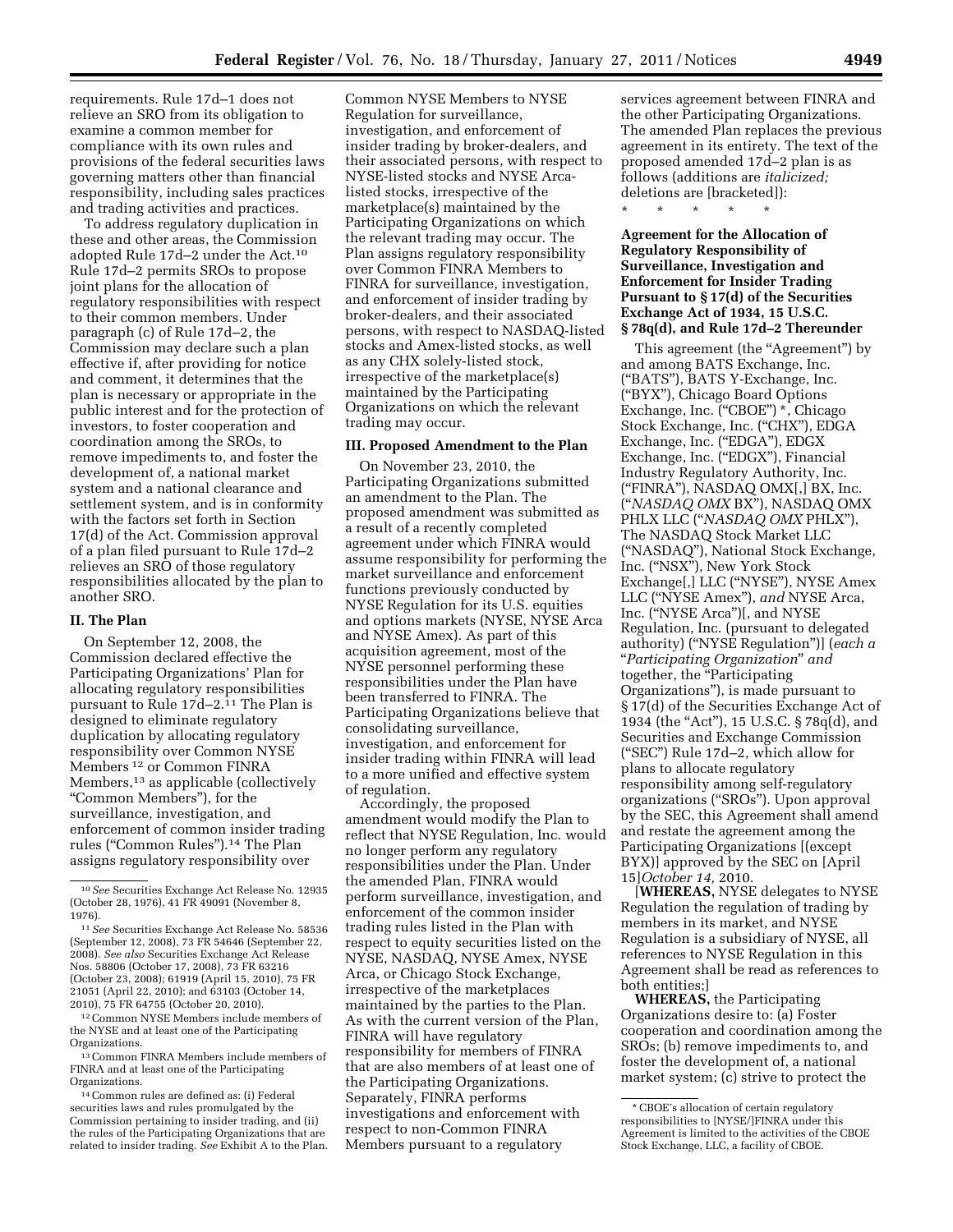interest of investors; and (d) eliminate duplication in their regulatory surveillance, investigation and enforcement of insider trading;

[**WHEREAS,** the Participating Organizations are interested in allocating to NYSE Regulation regulatory responsibility for Common NYSE Members for surveillance, investigation and enforcement of Insider Trading (as defined below) in NYSE Listed Stocks (as defined below) irrespective of the marketplace(s) maintained by the Participating Organizations on which the relevant trading may occur in violation of Common Insider Trading Rules;]

**WHEREAS,** the Participating Organizations are interested in allocating to FINRA regulatory responsibility for Common FINRA Members *(as defined below)* for surveillance, investigation and enforcement of Insider Trading *(as defined below)* in [NASDAQ] Listed Stocks *(as defined below)* [, Amex Listed Stocks, and CHX Solely Listed Stocks] irrespective of the marketplace(s) maintained by the Participating Organizations on which the relevant trading may occur in violation of Common Insider Trading Rules *(as defined below);* 

**WHEREAS,** the Participating Organizations will request regulatory allocation of these regulatory responsibilities by executing and filing with the SEC a plan for the above stated purposes (this Agreement, also known herein as the "Plan") pursuant to the provisions of § 17(d) of the Act, and SEC Rule 17d–2 thereunder, as described below; and

**WHEREAS,** the Participating Organizations will also enter into [certain]*a* Regulatory Services Agreement[s] (the ''Insider Trading RSA[s]''), of even date herewith, to provide for the investigation and enforcement of suspected Insider Trading against broker-dealers, and their associated persons, that [(i) are not Common NYSE Members (as defined below) in the case of Insider Trading in NYSE Listed Stocks, and (ii)] are not Common FINRA Members [(as defined below)] in the case of Insider Trading in [NASDAQ] Listed Stocks[, Amex Listed Stocks, and CHX Solely Listed Stocks].

**NOW, THEREFORE,** in consideration of the mutual covenants contained hereafter, and other valuable consideration to be mutually exchanged, the Participating Organizations hereby agree as follows:

1. *Definitions.* Unless otherwise defined in this Agreement, or the context otherwise requires, the terms used in this Agreement will have the

same meaning they have under the Act, and the rules and regulations thereunder. As used in this Agreement, the following terms will have the following meanings:

a. "Rule" of an "exchange" or an "association" shall have the meaning defined in Section 3(a)(27) of the Act.

b. "Common [NYSE Members" shall mean members of the NYSE and at least one of the Participating Organizations.

c. ''Common] FINRA Members'' shall mean members of FINRA and at least one of the Participating Organizations.

[d]c. "Common Insider Trading Rules" shall mean (i) the federal securities laws and rules thereunder promulgated by the SEC pertaining to insider trading, and (ii) the rules of the Participating Organizations that are related to insider trading, as provided on Exhibit A to this Agreement.

[e]d. "Effective Date" shall have the meaning set forth in paragraph 28.

[f]e. "Insider Trading" shall mean any conduct or action taken by a natural person or entity related in any way to the trading of securities by an insider or a related party based on or on the basis of material non-public information obtained during the performance of the insider's duties at the corporation, or otherwise misappropriated, that could be deemed a violation of the Common Insider Trading Rules.

[g]f. "Intellectual Property" will mean any: (1) processes, methodologies, procedures, or technology, whether or not patentable; (2) trademarks, copyrights, literary works or other works of authorship, service marks and trade secrets; or (3) software, systems, machine-readable texts and files and related documentation.

[h]*g.* "Plan" shall mean this Agreement, which is submitted as a Plan for the allocation of regulatory responsibilities of surveillance for insider trading pursuant to § 17(d) of the [Securities and Exchange] Act [of 1934], 15 U.S.C. § 78q(d), and SEC Rule 17d– 2.

h. ''*Listed Stock(s)*'' *shall mean NYSE Listed Stock(s), NASDAQ Listed Stock(s), NYSE Amex Listed Stock(s), NYSE Arca Listed Stock(s) or CHX Solely Listed Stock(s).* 

i. ''NYSE Listed Stock'' shall mean an equity security that is listed on the NYSE[, or NYSE Arca].

j. ''NASDAQ Listed Stock'' shall mean an equity security that is listed on [the] NASDAQ.

k. ''*NYSE* Amex Listed Stock'' shall mean an equity security that is listed on [the]*NYSE* Amex.

*l.* ''*NYSE Arca Listed Stock*'' *shall mean an equity security that is listed on NYSE Arca.* 

[1]m. "CHX Solely Listed Stock" shall mean an equity security that is listed only [in]*on* the [Chicago Stock Exchange]*CHX.* 

[m]*n*. "Listing Market" shall mean *NYSE* Amex, [Nasdaq]*NASDAQ,* NYSE, or NYSE Arca, but not CHX.

2. *Assumption of Regulatory Responsibilities.* 

[a. *NYSE Regulation: Assumption of Regulatory Responsibilities.* On the Effective Date of the Plan, NYSE Regulation will assume regulatory responsibilities for surveillance, investigation and enforcement of Insider Trading by broker-dealers, and their associated persons, for Common NYSE Members with respect to NYSE Listed Stocks irrespective of the marketplace(s) maintained by the Participant Organizations on which the relevant trading may occur in violation of the Common Insider Trading Rules (''NYSE's Regulatory Responsibility'').]

[b. *FINRA: Assumption of Regulatory Responsibilities.*] On the Effective Date of the Plan, FINRA will assume regulatory responsibilities for surveillance, investigation and enforcement of Insider Trading by broker-dealers, and their associated persons, for Common FINRA Members with respect to [NASDAQ and Amex] Listed Stocks, [as well as any CHX Solely Listed equity security,] irrespective of the marketplace(s) maintained by the Participant Organizations on which the relevant trading may occur in violation of the Common Insider Trading Rules (''[FINRA's] Regulatory Responsibilit[y]*ies*'').

[c. *Change in Control.* In the event of a change of control of a Listing Market, the Listing Market will have the discretion to transfer the regulatory responsibility for its listed stocks from NYSE Regulation to FINRA or from FINRA to NYSE Regulation, provided the SRO assuming regulatory responsibility consents to such transfer.]

3. *Certification of Insider Trading Rules.* 

a. *Initial Certification.* By signing this Agreement, the Participating Organizations, other than [NYSE Regulation and] FINRA, hereby certify to [NYSE Regulation and] FINRA that their respective lists of Common Insider Trading Rules contained in [Attachment]*Exhibit* A hereto are correct, and [NYSE Regulation and] FINRA hereby confirm*s* that such rules are Common Insider Trading Rules as defined in this Agreement.

b. *Yearly Certification.* Each year following the commencement of operation of this Agreement, or more frequently if required by changes in the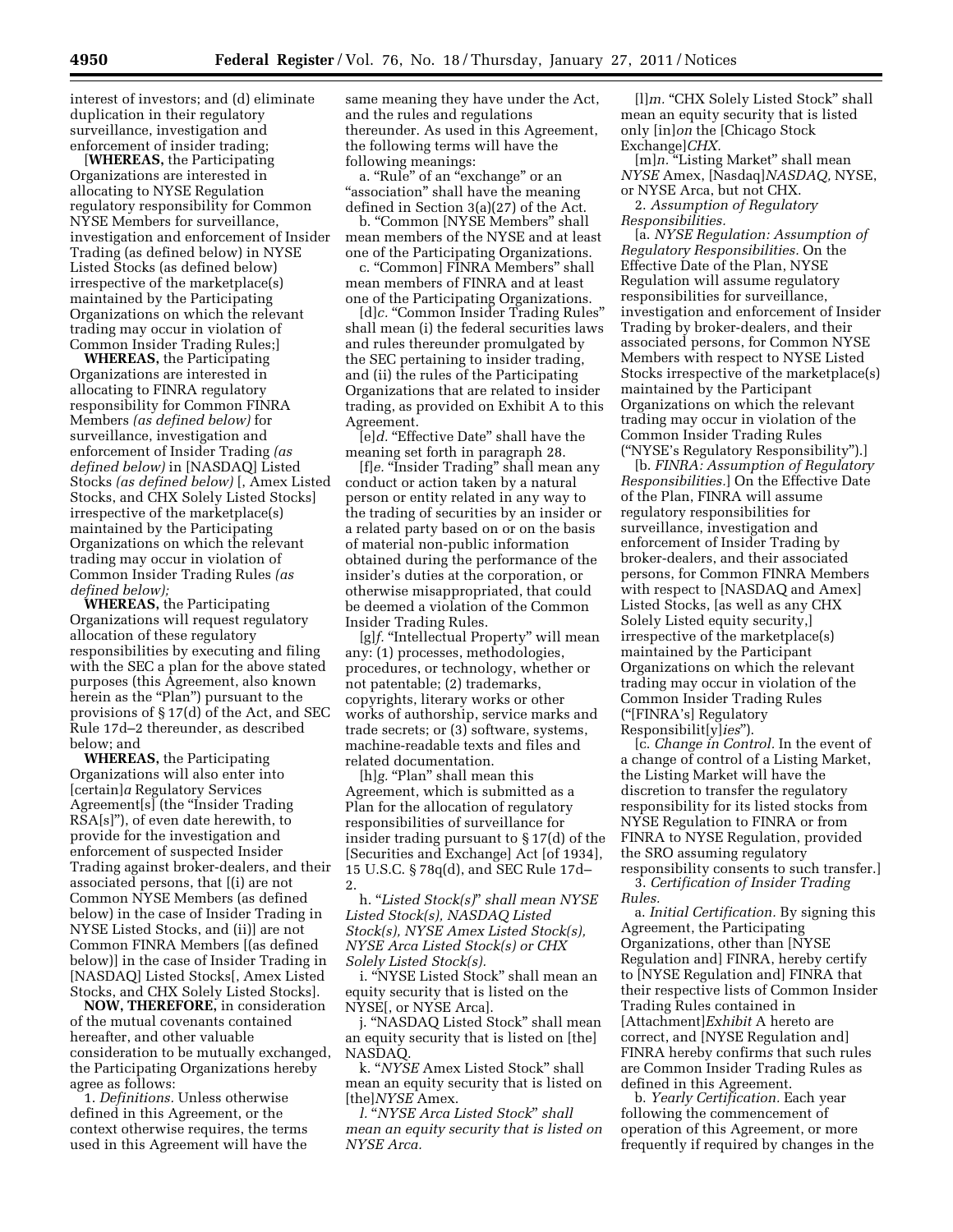rules of the Participating Organizations, each Participating Organization shall submit a certified and updated list of Common Insider Trading Rules to [NYSE Regulation and] FINRA for review, which shall (i) add Participating Organization rules not included in the then-current list of Common Insider Trading Rules that qualify as Common *Insider Trading* Rules as defined in this Agreement; (ii) delete Participating Organization rules included in the current list of Common Insider Trading Rules that no longer qualify as Common Insider Trading Rules as defined in this Agreement; and (iii) confirm that the remaining rules on the current list of Common Insider Trading Rules continue to be Participating Organization rules that qualify as Common Insider Trading Rules as defined in this Agreement. [NYSE Regulation and] FINRA shall review each Participating Organization's annual certification and confirm whether [NYSE Regulation and] FINRA agree*s*  with the submitted certified and updated list of Common Insider *Trading*  Rules by each of the Participating Organizations.

4. *No Retention of Regulatory Responsibility.* The Participating Organizations do not contemplate the retention of any responsibilities with respect to the regulatory activities being assumed by [NYSE Regulation and] FINRA[, respectively,] under the terms of this Agreement. [Nothing in this Agreement will be interpreted to prevent NYSE Regulation or FINRA from entering into Regulatory Services Agreement(s) to perform their Regulatory Responsibilities.]

5. *Dually Listed Stocks.* Stocks that are listed on more than one Participating Organization shall be designated as a*n* NYSE Listed Stock, a NASDAQ Listed Stock, *an NYSE Arca Listed Stock* or an *NYSE* Amex Listed Stock based on the applicable transaction reporting plan for the equity security as set forth in paragraph 1.b. of Exhibit B.

6. *Fees.* [NYSE Regulation and] FINRA shall charge Participating Organizations for performing [their respective]*the* Regulatory Responsibilities, as set forth in the Schedule of Fees, attached as Exhibit B.

7. *Applicability of Certain Laws, Rules, Regulations or Orders.*  Notwithstanding any provision hereof, this Agreement shall be subject to any statute, or any rule or order of the SEC. To the extent such statute, rule, or order is inconsistent with one or more provisions of this Agreement, the statute, rule, or order shall supersede the provision(s) hereof to the extent

necessary to be properly effectuated and the provision(s) hereof in that respect shall be null and void.

8. *Exchange Committee; Reports.*  a. *Exchange Committee.* The Participating Organizations shall form a committee (the "Exchange Committee"), which shall act on behalf of all of Participating Organizations in receiving copies of the reports described below and in reviewing issues that arise under this Agreement. Each Participating Organization shall appoint a representative to the Exchange Committee. The Exchange Committee representatives shall report to their respective executive management bodies regarding status or issues under [the]*this* Agreement. The Participating Organizations agree that the Exchange Committee will meet regularly up to four (4) times a year, with no more than one meeting per calendar quarter. At these meetings, the Exchange Committee will discuss the conduct of the Regulatory Responsibilities and identify issues or concerns with respect to this Agreement, including matters related to the calculation of the cost formula and accuracy of fees charged and provision of information related to the same. The SEC shall be permitted to attend the meetings as an observer.

b. *Reports.* [NYSE Regulation and] FINRA shall provide the reports set forth in Exhibit C hereto and any additional reports related to [the]*this*  Agreement reasonably requested by a majority vote of all representatives to the Exchange Committee at each Exchange Committee meeting, or more often as the Participating Organizations deem appropriate, but no more often than once every quarterly billing period.

9. *Customer Complaints.* 

[a. If a Participating Organization receives a copy of a customer complaint relating to Insider Trading or other activity or conduct that is within the NYSE's Regulatory Responsibilities as set forth in this Agreement, the Participating Organization shall promptly forward to NYSE Regulation, as applicable, a copy of such customer complaint.

b. ]If a Participating Organization receives a copy of a customer complaint relating to Insider Trading or other activity or conduct that is within FINRA's Regulatory Responsibilities as set forth in this Agreement, the Participating Organization shall promptly forward to FINRA, as applicable, a copy of such customer complaint.

10. *Parties to Make Personnel Available as Witnesses.* Each Participating Organization shall make its personnel available to [NYSE

Regulation or] FINRA to serve as testimonial or non-testimonial witnesses as necessary to assist [NYSE Regulation and] FINRA in fulfilling the Regulatory Responsibilities allocated under this Agreement. FINRA [and NYSE Regulation] shall provide reasonable advance notice when practicable and shall work with a Participating Organization to accommodate reasonable scheduling conflicts within the context and demands as the entit[ies]y with ultimate regulatory responsibility. The Participating Organization shall pay all reasonable travel and other expenses incurred by its employees to the extent that [NYSE Regulation or] FINRA require*s* such employees to serve as witnesses, and provide information or other assistance pursuant to this Agreement.

11. *Market Data; Sharing of Work-Papers, Data and Related Information.* 

a. *Market Data.* FINRA [and NYSE Regulation] shall obtain raw market data necessary to the performance of regulation under this Agreement from (a) the Consolidated Tape Association (''CTA'') as the exclusive securities information processor ("SIP") for all NYSE[-listed, AMEX-listed securities,]*Listed Stocks, NYSE Amex Listed Stocks, NYSE Arca Listed Stocks*  and CHX [solely listed securities]*Solely Listed Stocks* and (b) the NASDAQ Unlisted Trading Privileges Plan as the exclusive SIP for *all* NASDAQ[-listed securities] *Listed Stocks.* 

b. *Sharing.* A Participating Organization shall make available to [each of NYSE Regulation and] FINRA information necessary to assist [NYSE Regulation or] FINRA in fulfilling the [regulatory responsibilities]*Regulatory Responsibilities* assumed under the terms of this Agreement. Such information shall include any information collected by [an exchange or association]*a Participating Organization* in the course of performing its regulatory obligations under the Act, including information relating to an on-going disciplinary investigation or action against a member, the amount of a fine imposed on a member, financial information, or information regarding proprietary trading systems gained in the course of examining a member ("Regulatory Information''). This Regulatory Information shall be used by [NYSE Regulation and] FINRA solely for the purposes of fulfilling [their respective regulatory responsibilities]*its Regulatory Responsibilities.* 

c. *No Waiver of Privilege.* The sharing of documents or information between the parties pursuant to this Agreement shall not be deemed a waiver as against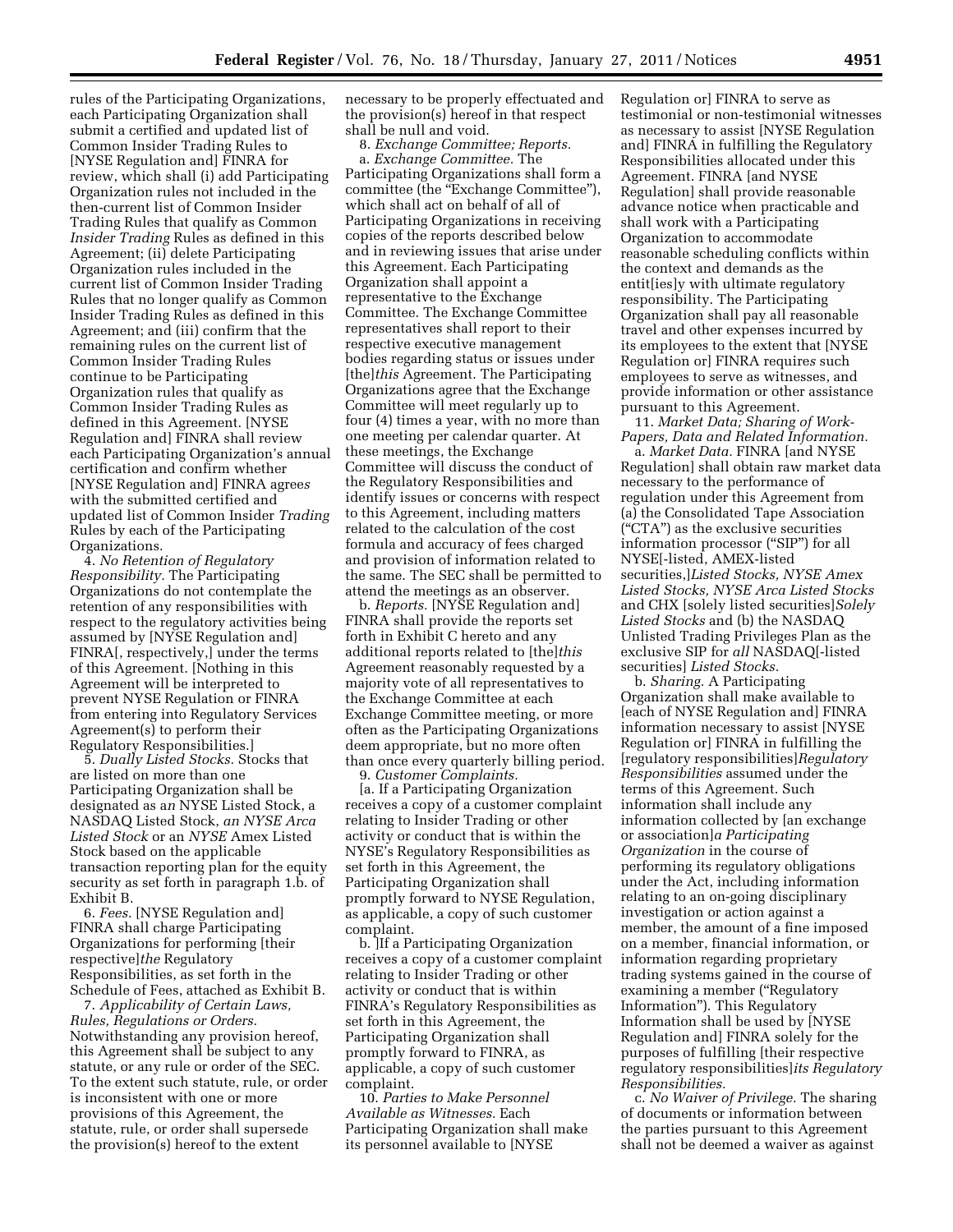third parties of regulatory or other privileges relating to the discovery of documents or information.

d. *Intellectual Property.* 

(i) *Existing Intellectual Property.*  [Each of NYSE Regulation and] FINRA[, respectively,] is and will remain the owner of all right, title and interest in and to the proprietary Intellectual Property it employs in the provision of regulation hereunder (including the SONAR and Stock Watch systems), and any derivative works thereof. To the extent certain elements of [either of these parties']FINRA's systems, or portions thereof, may be licensed or leased from third parties, all such third party elements shall remain the property of such third parties, as applicable. Likewise, any other Participating Organization is and will remain the owner of all right, title and interest in and to its own existing proprietary Intellectual Property.

(ii) *Enhancements to Existing Intellectual Property or New Developments*[ of NYSE Regulation or FINRA]. In the event [NYSE Regulation or] FINRA (a) makes any changes, modifications or enhancements to its [respective] Intellectual Property for any reason, or (b) creates any newly developed Intellectual Property for any reason, including as a result of requested enhancements or new development by the Exchange Committee (collectively, the "New IP"), the Participating Organizations acknowledge and agree that [each of NYSE Regulation and] FINRA shall be deemed the owner of the New IP created by [each of them, respectively]*it* (and any derivative works thereof), and shall retain all right, title and interest therein and thereto, and each other Participating Organization hereby irrevocably assigns, transfers and conveys to [each of NYSE Regulation and] FINRA[, as applicable,] without further consideration all of its right, title and interest in or to all such New IP (and any derivative works thereof).

(iii) *Fees for New IP.* [NYSE Regulation and] FINRA will not charge the Participating Organizations any fees for any New IP created and used by [NYSE Regulation or] FINRA[, respectively]; provided, however, that [NYSE Regulation and] FINRA will [each] be permitted to charge fees for software maintenance work performed on systems used in the discharge of [their respective]*its* duties hereunder.

12. *Special or Cause Examinations.*  Nothing in this Agreement shall restrict or in any way encumber the right of a party to conduct special or cause examinations of [Common NYSE Members or] Common FINRA Members

as any party, in its sole discretion, shall deem appropriate or necessary. 13. *Dispute Resolution Under this* 

*Agreement.* 

a. *Negotiation.* The [P]*p*arties *to this Agreement* will attempt to resolve any disputes through good faith negotiation and discussion, escalating such discussion up through the appropriate management levels until reaching the executive management level. In the event a dispute cannot be settled through these means, the [P]*p*arties shall refer the dispute to binding arbitration.

b. *Binding Arbitration.* All claims, disputes, controversies, and other matters in question between the [P]*p*arties to this Agreement arising out of or relating to this Agreement or the breach thereof that cannot be resolved by the [P]*p*arties will be resolved through binding arbitration. Unless otherwise agreed by the [P]*p*arties, a dispute submitted to binding arbitration pursuant to this paragraph shall be resolved using the following procedures:

(i) The arbitration shall be conducted in the city of New York in accordance with the Commercial Arbitration Rules of the American Arbitration Association and judgment upon the award rendered by the arbitrator may be entered in any court having jurisdiction thereof; and

(ii) There shall be three arbitrators, and the chairperson of the arbitration panel shall be an attorney.

14. *Limitation of Liability.* As between the Participating Organizations, no Participating Organization, including its respective directors, governors, officers, employees and agents, will be liable to any other Participating Organization, or its directors, governors, officers, employees and agents, for any liability, loss or damage resulting from any delays, inaccuracies, errors or omissions with respect to its performing or failing to perform regulatory responsibilities, obligations, or functions, except (a) as otherwise provided for under the Act, (b) in instances of a Participating Organization's gross negligence, willful misconduct or reckless disregard with respect to another Participating Organization, (c) in instances of a breach of confidentiality obligations owed to another Participating Organization, or (d) in the case of any Participating Organization paying fees hereunder, for any payments due. The Participating Organizations understand and agree that the [regulatory responsibilities]*Regulatory Responsibilities* are being performed on a good faith and best effort basis and no warranties, express or implied, are made by any Participating Organization to any other Participating Organization with

respect to any of the responsibilities to be performed hereunder. This paragraph is not intended to create liability of any Participating Organization to any third party.

15. *SEC Approval.* 

a. The parties agree to file promptly this Agreement with the SEC for its review and approval. [NYSE Regulation and] FINRA shall [jointly] file this Agreement on behalf, and with the explicit consent, of all Participating Organizations.

b. If approved by the SEC, the Participating Organizations will notify their members of the general terms of [the]*this* Agreement and of its impact on their members.

16. *Subsequent Parties; Limited Relationship.* This Agreement shall inure to the benefit of and shall be binding upon the Participating Organizations hereto and their respective legal representatives, successors, and assigns. Nothing in this Agreement, expressed or implied, is intended or shall: (a) confer on any person other than the Participating Organizations hereto, or their respective legal representatives, successors, and assigns, any rights, remedies, obligations or liabilities under or by reason of this Agreement, (b) constitute the Participating Organizations hereto partners or participants in a joint venture, or (c) appoint one Participating Organization the agent of the other.

17. *Assignment.* No Participating Organization may assign this Agreement without the prior written consent of all the other Participating Organizations, which consent shall not be unreasonably withheld, conditioned or delayed; provided, however, that any Participating Organization may assign [the]*this* Agreement to a corporation controlling, controlled by or under common control with the Participating Organization without the prior written consent of any other party.

18. *Severability.* Any term or provision of this Agreement that is invalid or unenforceable in any jurisdiction shall, as to such jurisdiction, be ineffective to the extent of such invalidity or unenforceability without rendering invalid or unenforceable the remaining terms and provisions of this Agreement or affecting the validity or enforceability of any of the terms or provisions of this Agreement in any other jurisdiction.

19. *Termination.* 

a. Any Participating Organization may cancel its participation in [the]*this*  Agreement at any time, provided that it has given 180 days written notice to the other Participating Organizations (or in the case of a change of control in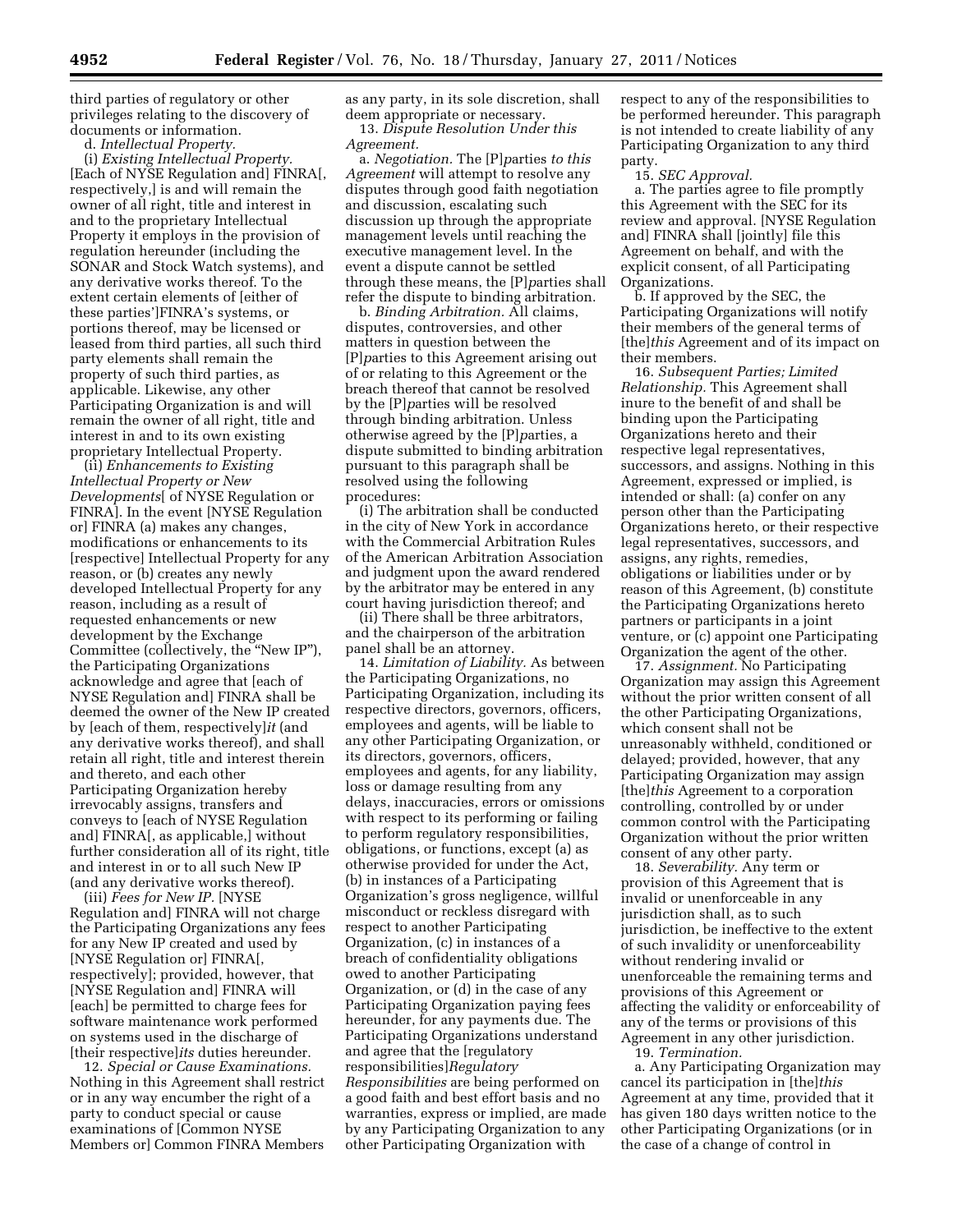ownership of a Participating Organization, such other notice time period as that Participating Organization may choose), and provided that such termination has been approved by the SEC. The cancellation of its participation in this Agreement by any Participating Organization shall not terminate this Agreement as to the remaining Participating Organizations.

b. The Regulatory Responsibilities assumed under this Agreement by [NYSE Regulation or] FINRA [(either, an ''Invoicing Party'')] may be terminated by [the Invoicing Party]*FINRA* against any Participating Organization as follows. The Participating Organization will have thirty (30) days from receipt to satisfy the invoice. If the Participating Organization fails to satisfy the invoice within thirty (30) days of receipt (''Default''), [the Invoicing Party]*FINRA*  will notify the Participating Organization of the Default. The Participating Organization will have thirty (30) days from receipt of the Default notice to satisfy the invoice.

c. [The Invoicing Party] *FINRA* will have the right to terminate the Regulatory Responsibilities assumed under this Agreement if a Participating Organization has Defaulted in its obligation to pay the invoice on more than three (3) occasions in any rolling twenty-four (24) month period.

20. *Intermarket Surveillance Group (*''*ISG*''*).* In order to participate in this Agreement, all Participating Organizations to this Agreement must be members of the ISG.

21. *General.* The Participating Organizations agree to perform all acts and execute all supplementary instruments or documents that may be reasonably necessary or desirable to carry out the provisions of this Agreement.

22. *Liaison and Notices.* All questions regarding the implementation of this Agreement shall be directed to the persons identified below, as applicable. All notices and other communications required or permitted to be given under this Agreement shall be in writing and shall be deemed to have been duly given upon (i) actual receipt by the notified party or (ii) constructive receipt (as of the date marked on the return receipt) if sent by certified or registered mail, return receipt requested, to the following addresses:

\* \* \* \* \*

23. *Confidentiality.* The parties agree that documents or information shared shall be held in confidence, and used only for the purposes of carrying out their respective regulatory obligations under this Agreement. No party shall

assert regulatory or other privileges as against the other with respect to Regulatory Information that is required to be shared pursuant to this Agreement, as defined by paragraph 11, above.

24. *Regulatory Responsibility.*  Pursuant to Section 17(d)(1)(A) of the Act, and Rule 17d–2 thereunder, the Participating Organizations jointly and severally request the SEC, upon its approval of this Agreement, to relieve the Participating Organizations, jointly and severally, of any and all responsibilities with respect to the matters allocated to [NYSE Regulation and] FINRA pursuant to this Agreement for purposes of §§ 17(d) and 19(g) of the Act.

25. *Governing Law.* This Agreement shall be deemed to have been made in the State of New York, and shall be construed and enforced in accordance with the law of the State of New York, without reference to principles of conflicts of laws thereof. Each of the parties hereby consents to submit to the jurisdiction of the courts of the State of New York in connection with any action or proceeding relating to this Agreement.

26. *Survival of Provisions.* Provisions intended by their terms or context to survive and continue notwithstanding delivery of the regulatory services by [NYSE Regulation or] FINRA[, as applicable,] the payment of the Fees by the Participating Organizations, and any expiration of this Agreement shall survive and continue.

27. *Amendment.* 

a. This Agreement may be amended to add a new Participating Organization, provided that such Participating Organization does not assume regulatory responsibility, solely by an amendment executed by [NYSE Regulation,] FINRA and such new Participating Organization. All other Participating Organizations expressly consent to allow [NYSE Regulation and] FINRA to [jointly] add new Participating Organizations to [the]*this* Agreement as provided above. [NYSE Regulation and] FINRA will promptly notify all Participating Organizations of any such amendments to add a new Participating Organization.

b. All other amendments must be [made] approved by each Participating Organization. All amendments, including adding a new Participating Organization, must be filed with and approved by the [Commission]*SEC*  before they become effective.

28. *Effective Date.* The Effective Date of this Agreement will be the date the SEC declares this Agreement to be effective pursuant to authority conferred by § 17(d) of the Act, and SEC Rule 17d–2 thereunder.

29. *Counterparts.* This Agreement may be executed in any number of counterparts, including facsimile, each of which will be deemed an original, but all of which taken together shall constitute one single agreement between the [P]*p*arties.

\* \* \* \* \*

## **EXHIBIT A: COMMON INSIDER TRADING RULES**

1. Securities Exchange Act of 1934 Section 10(b), and rules and regulations promulgated there under in connection with insider trading, including SEC Rule 10b–5 (as it pertains to insider trading), which states that:

## **Rule 10b–5—Employment of Manipulative and Deceptive Devices**

It shall be unlawful for any person, directly or indirectly, by the use of any means or instrumentality of interstate commerce, or of the mails or of any facility of any national securities exchange,

a. To employ any device, scheme, or artifice to defraud,

b. To make any untrue statement of a material fact or to omit to state a material fact necessary in order to make the statements made, in the light of the circumstances under which they were made, not misleading, or

c. To engage in any act, practice, or course of business which operates or would operate as a fraud or deceit upon any person, in connection with the purchase or sale of any security.

2. Securities Exchange Act of 1934 Section 17(a), and rules and regulations promulgated thereunder in connection with insider trading, including SEC Rule 17a–3 (as it pertains to insider trading).

3. The following SRO Rules as they pertain to violations of insider trading: FINRA Rule 2010 (Standards of

- Commercial Honor and Principles of Trade)
- FINRA Rule 2020 (Use of Manipulative, Deceptive or Other Fraudulent Devices)
- FINRA NASD Rule 3010 (Supervision)
- FINRA NASD Rule 3110 (a) and (c) (Books and Records; Financial Condition)
- NYSE Rule 401(a) (Business Conduct)
- NYSE Rule 476(a) (Disciplinary Proceedings Involving Charges Against Members, Member
	- Organizations, Allied Members,
- Approved Persons, Employees, or Others)
- NYSE Rule 440 (Books and Records)
- NYSE Rule 342 (Offices—Approval, Supervision and Control)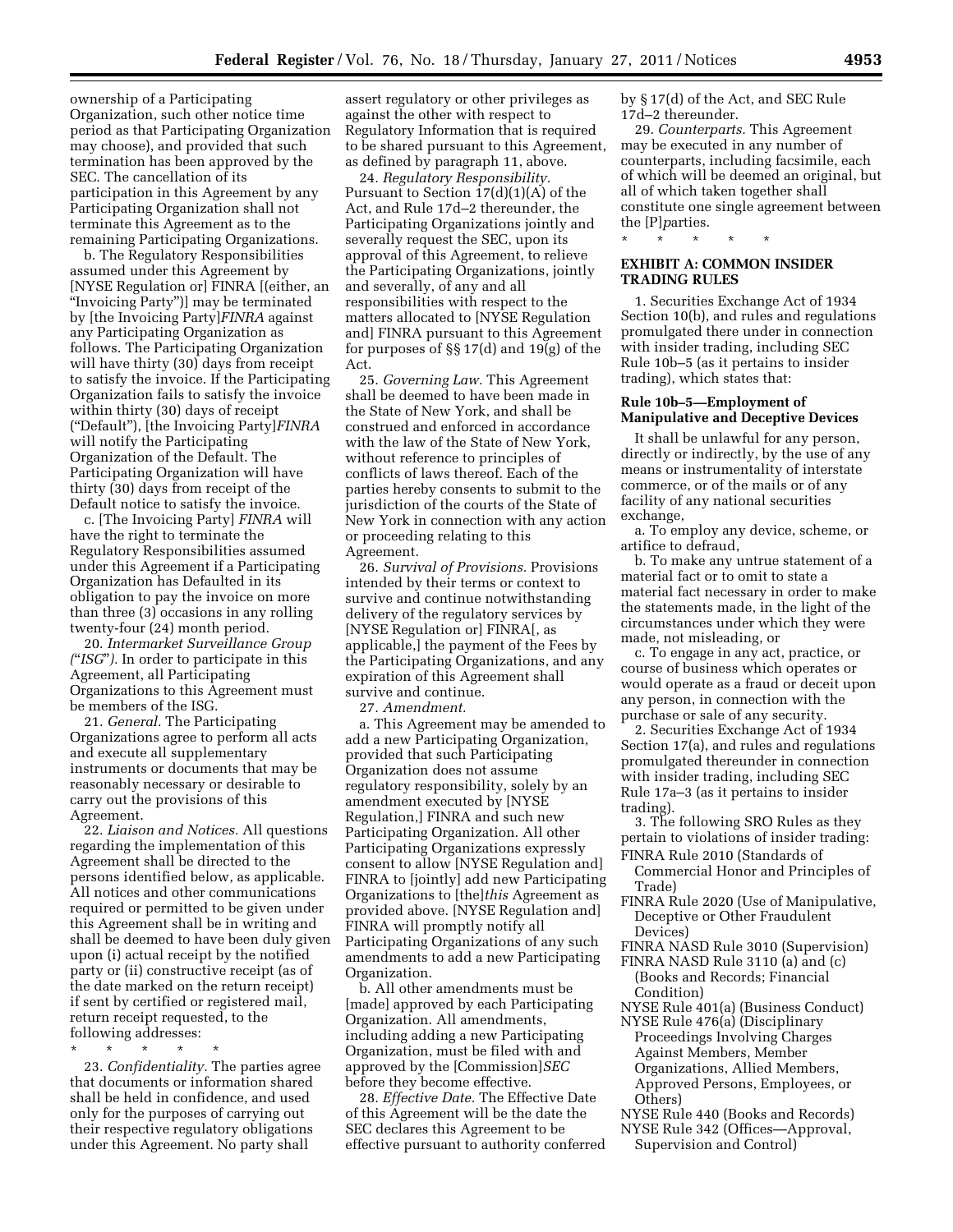- *NYSE* AMEX Cons. Art. II Sec. 3, Confidential Information
- *NYSE* AMEX Cons. Art. V Sec. 4 Suspension or Expulsion (b), (h), (i),  $(i)$  and  $(r)$
- *NYSE* AMEX Cons. Art. XI Sec. 4 Controlled Corporations and Associations—Responsibility for Corporate Subsidiary; Duty to Produce Books
- *NYSE* AMEX Rule 3 General Prohibitions and Duty to Report (d), (h) (j) and (l)
- *NYSE* AMEX Rule 3–AEMI General Prohibitions and Duty to Report (d) and (h)
- *NYSE* AMEX Rule 16 Business Conduct *NYSE* AMEX Rule 320 Offices—
- Approval, Supervision and Control *NYSE* AMEX Rule 324 Books and Records
- NASDAQ *OMX* Rule 2110 (Standards of Commercial Honor and Principles of Trade)
- NASDAQ *OMX* Rule 2120 (Use of Manipulative, Deceptive or Other Fraudulent Devices)
- NASDAQ *OMX* Rule 3010 (Supervision) NASDAQ *OMX* Rule 3110 (a) and (c)
- (Books and Records; Financial Condition) CHX Article 8, Rule 3 (Fraudulent Acts)
- CHX Article 9, Rule 2 (Just & Equitable
- Trade Principles)
- CHX Article 11, Rule 2 (Maintenance of Books and Records)
- CHX Article 6, Rule 5 (Supervision of Registered Persons and Branch and Resident Offices)
- CBOE [RULE]*Rule* 4.1 (Practices inconsistent with just and equitable principles)
- CBOE [RULE]*Rule* 4.2 (adherence to law)
- CBOE [RULE]*Rule* 4.7 (Manipulation)
- CBOE [RULE]*Rule* 4.18 (Prevention of the misuse of material nonpublic
- information) *NASDAQ OMX* PHLX [RULE]*Rule* 707
- (Conduct Inconsistent with Just and Equitable Principles of Trade)
- *NASDAQ OMX* PHLX [RULE]*Rule* 748 (Supervision)
- *NASDAQ OMX* PHLX [RULE]*Rule* 760 (Maintenance, Retention and Furnishing of Books, Records and Other Information)
- *NASDAQ OMX* PHLX [RULE]*Rule* 761 (Supervisory Procedures Relating to ITSFEA and to Prevention of Misuse or Material Nonpublic Information)
- *NASDAQ OMX* PHLX [RULE]*Rule* 782 (Manipulative Operations)
- NYSE Arca Rule 6.3 (Prevention of the Misuse of Material, Nonpublic Information)
- NYSE Arca Rule 6.2(b) Prohibited Acts (J&E)
- NYSE Arca Rule 6.1 Adherence to Law
- NYSE Arca Rule 6.18 Supervision NYSE Arca Rule 9.1(c) Office
- Supervision
- NYSE Arca Rule 9.2(b) Account Supervision
- NYSE Arca Rule 9.2(c) Customer Records
- NYSE Arca Rule 9.17 Books and Records
- NSX Rule 3.1 Business Conduct of ETP Holders
- NSX Rule 3.2[.] Violations Prohibited
- NSX Rule 3.3[.] Use of Fraudulent Devices
- NSX Rule 4.1 Requirements
- NSX Rule 5.1[.] Written Procedures
- NSX Rule 5.3 Records
- NSX Rule 5.5 Chinese Wall Procedures
- *NASDAQ OMX* BX Rule 2110 (Standards of Commercial Honor and Principles of Trade)
- *NASDAQ OMX* BX Rule 2120 (Use of Manipulative, Deceptive or Other Fraudulent
- Devices)
- *NASDAQ OMX* BX Rule 3010 (Supervision)
- *NASDAQ OMX* BX Rule 3110 (a) and (c) (Books and Records; Financial Condition)
- BATS Rule 3.1 Business Conduct of [ETP Holders]*Members*
- BATS Rule 3.2[.] Violations Prohibited
- BATS Rule 3.3[.] Use of Fraudulent
- Devices
- BATS Rule 4.1 Requirements
- BATS Rule 5.1[.] Written Procedures
- BATS Rule 5.3 Records
- BATS Rule 5.5 Prevention of the Misuse of Material, Non-Public Information
- BATS Rule 12.4 Manipulative Transactions
- BYX Rule 3.1 Business Conduct of ETP Holders
- BYX Rule 3.2[.] Violations Prohibited
- BYX Rule 3.3[.] Use of Fraudulent Devices
- BYX Rule 4.1 Requirements
- BYX Rule 5.1[.] Written Procedures
- BYX Rule 5.3 Records
- BYX Rule 5.5 Prevention of the Misuse of Material, Non-Public Information
- BYX Rule 12.4 Manipulative Transactions
- EDGA 3.1 Business Conduct of Members
- EDGA 3.2 Violations Prohibited
- EDGA 3.3 Use of Fraudulent Devices
- EDGA 4.1 Requirements
- EDGA 5.1 Written Procedures
- EDGA 5.3 Records
- EDGA 5.5 Prevention of misuse of
- material, nonpublic information
- EDGA 12.4 Manipulative Transactions
- EDGX 3.1 Business Conduct of Members
- EDGX 3.2 Violations Prohibited
- EDGX 3.3 Use of Fraudulent Devices
- EDGX 4.1 Requirements
- EDGX 5.1 Written Procedures
- EDGX 5.3 Records

EDGX 5.5 Prevention of misuse of material, nonpublic information EDGX 12.4 Manipulative Transactions

# **EXHIBIT B: FEE SCHEDULE**

1. *Fees.* [NYSE Regulation and, separately,] FINRA shall charge each Participating Organization a Quarterly Fee in arrears for the performance of [NYSE Regulation's and] FINRA's [respective regulatory responsibilities]*Regulatory Responsibilities* under the Plan (each, a ''Quarterly Fee,''[,] and together, the ''Fees'').

a. *Quarterly Fees.* 

(1) Quarterly Fees for each Participating Organization will be charged by [NYSE Regulation and] FINRA[, respectively,] according to the Participating Organization's ''Percentage of Publicly Reported Trades'' occurring over three-month billing periods. The ''Percentage of Publicly Reported Trades'' shall equal a Participating Organization's number of reported [NYSE-listed]*Listed Stock* trades [(when billing originates from NYSE Regulation) and combined AMEX-listed, NASDAQ-listed, and CHX solely-listed trades (when billing originates from FINRA)] during the relevant period (the ''Numerator''), divided by the total number of [either all NYSE-listed trades or all combined AMEX-listed, NASDAQ-listed, and CHX solelylisted trades, respectively,]*all Listed Stock trades* for the same period (the ''Denominator''). For purposes of clarification, ADF and Trade Reporting Facility ("TRF") activity will be included in the Denominator. Additionally, with regard to TRFs, TRF trade volume will be charged to FINRA. Consequently, for purposes of calculating the Quarterly Fees, the volume for each Participant Organization's TRF will be calculated separately (that is, TRF volume will be broken out from the Participating Organization's overall Percentage of Publicly Reported Trades) and the fees for such will be billed to FINRA in accordance with paragraph 1[(]a[)]*.*(2), rather than to the applicable Participating Organization.

(2) The Quarterly Fees shall be determined by [each of NYSE Regulation and] FINRA[, as applicable,] in the following manner for each Participating Organization:

(a) Less than 1.0%: If the Participating Organization's Percentage of Publicly Reported Trades for [NYSE-listed trades (in the case of NYSE Regulation) or for combined AMEX-listed, NASDAQlisted, and CHX solelylisted trades (in the case of FINRA) for] the relevant three-month billing period is less than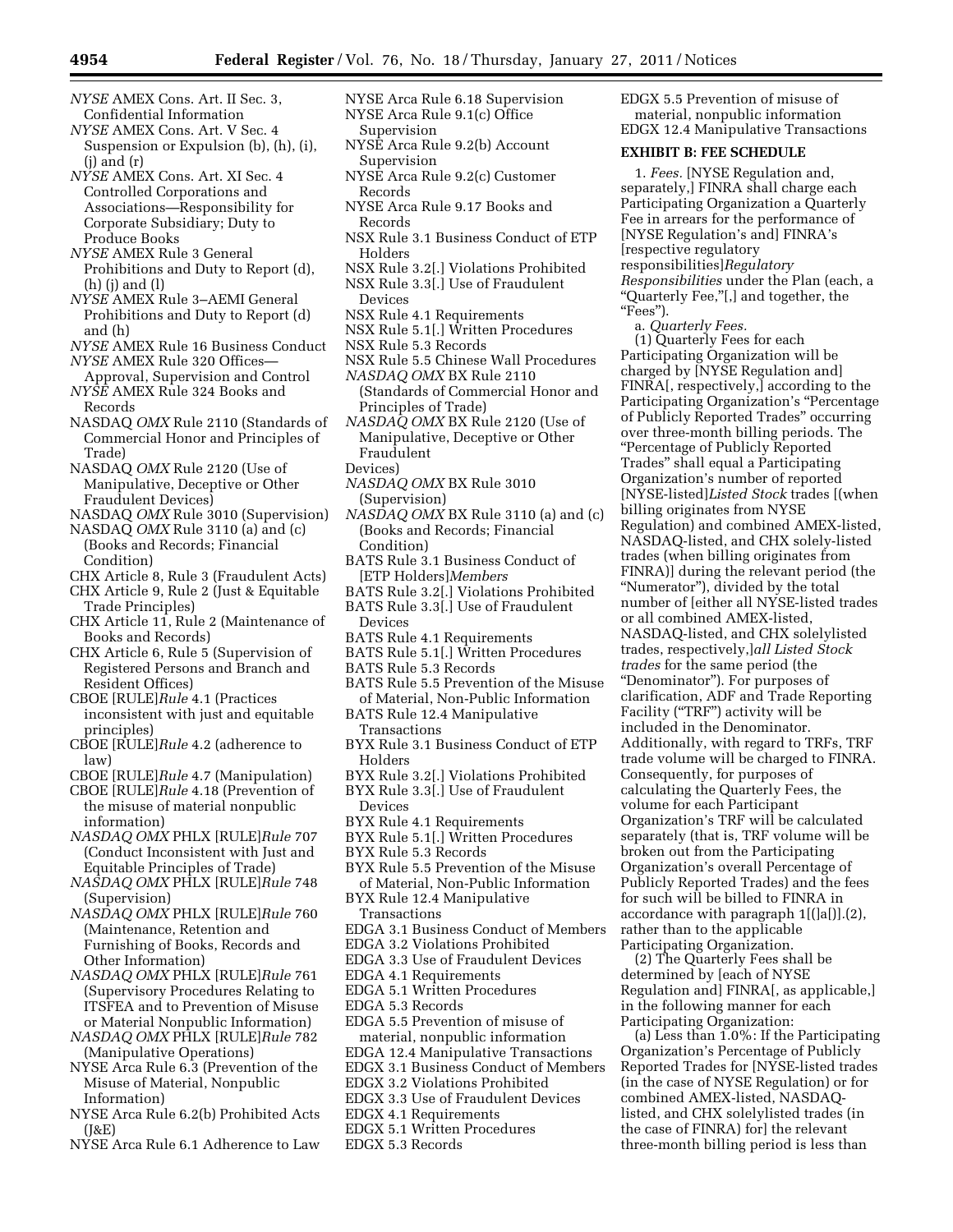1.0%, the Quarterly Fee shall be \$[3,125]*6,250,* per quarter (''Static Fee'');

(b) Less than 2.0% but No Less than 1.0%: If the Participating Organization's Percentage of Publicly Reported Trades for [NYSE-listed trades (in the case of NYSE Regulation) or for combined AMEX-listed, NASDAQ-listed, and CHX solely-listed trades (in the case of FINRA) for] the relevant three-month billing period is less than 2.0% but no less than 1.0%, the Quarterly Fee shall be \$[9,375]*18,750,* per quarter (''Static Fee'');

(c) 2.0% or Greater: If the Participating Organization's Percentage of Publicly Reported Trades for [NYSElisted trades (in the case of NYSE Regulation) or for combined AMEXlisted, NASDAQ-listed, and CHX solely listed trades (in the case of FINRA) for] the relevant three-month billing period is 2.0% or greater, the Quarterly Fee shall be the amount equal to the Participating Organization's Percentage of Publicly Reported Trades multiplied by [NYSE Regulation's or] FINRA's total charge (''Total Charge'')[, respectively,] for its performance of [Insider Trading regulatory responsibilities]*Regulatory Responsibilities* for the relevant threemonth billing period.

(3) Increases in Static Fees. [NYSE Regulation and] FINRA will re-evaluate the Quarterly Fees on an annual basis during the annual budget process outlined in paragraph 1.c. below. During each annual re-evaluation, [NYSE Regulation and] FINRA will have the discretion to increase the Static Fees by a percentage no greater than the percentage increase in the Final Budget over the preceding year's Final Budget. Any changes to the Static Fees shall not require an amendment to this Agreement, but rather shall be memorialized through the [B]*b*udget [P]*p*rocess.

(4) Increases in Total Charges. Any change in the Total Charges (whether a Final Budget increase or any mid year change) shall not require an amendment to this Agreement, but rather shall be memorialized through the budget process.

b. *Source of Data.* For purposes of calculation of the Percentage of Publicly Reported Trades for each Participating Organization, [NYSE Regulation and] FINRA shall use (a) the Consolidated Tape Association ("CTA") as the exclusive securities information processor (''SIP'') for all NYSE Listed Stocks, [AMEX]*NYSE Amex* Listed Stocks, *NYSE Arca Listed Stocks* and CHX Solely Listed Stocks, and (b) the Unlisted Trading Privileges Plan as the exclusive SIP for NASDAQ[-l] *L*isted Stocks.

c. *Annual Budget Forecast.* [NYSE Regulation and] FINRA will notify the Participating Organizations of the forecasted costs of [their respective]*its*  insider trading program[s] for the following calendar year by close of business on October 15 of the thencurrent year (the ''Forecasted Budget''). [NYSE Regulation and] FINRA shall use best efforts to provide as accurate a forecast as possible. [NYSE Regulation and] FINRA shall then provide a final submission of the costs following approval of such costs by [their respective governing Boards]*its Board of*  Governors (the "Final Budget"). Subject to paragraph 1[(]d[)]. below, in the event of a difference between the Forecasted Budget and the Final Budget, the Final Budget will govern.

d. Increases in Fees over [Twenty]Five Percent*.* 

(1) In the event that any proposed increase to Fees [by NYSE Regulation or] by FINRA for a given calendar year (which increase may arise either during the annual budgetary forecasting process or through any mid-year increase) will result in a cumulative increase in such calendar year's Fees of more than [twenty]*five* percent ([20]*5*%) above the preceding calendar year's Final Budget (a ''Major Increase''), then senior management of any Participating Organization (a) that is a Listing Market or (b) for which the Percentage of Publicly Reported Trades is then currently twenty percent (20%) or greater, shall have the right to call a meeting with the senior management of [NYSE Regulation or] FINRA[, respectively,] in order to discuss any disagreement over such proposed Major Increase. By way of example, if [NYSE Regulation]*FINRA* provides a Final Budget for [2009]*2011* that represents an [8]*4*% increase above the Final Budget for [2008]*2010,* the terms of this paragraph 1.d.(1) shall not apply; if, however, in April of [2009, NYSE Regulation]*2011, FINRA* notifies the Exchange Committee of an increase in Fees that represents an additional [14]*3*% increase above the Final Budget for [2008]*2010,* then the increase shall be deemed a Major Increase, and the terms of this paragraph 1.d.(1) shall become applicable (i.e., [8% + 14% =]*4% and 3% represents* a cumulative increase of [22]*7*% above [2008]*the 2010*  Final Budget).

(2) In the event that senior management members of the involved parties are unable to reach an agreement regarding the proposed Major Increase, then the matter shall be referred back to the Exchange Committee for final resolution. Prior to the matter being referred back to the Exchange

Committee, nothing shall prohibit the parties from conferring with the SEC. Resolution shall be reached through a vote of no fewer than all Participating Organizations seated on the Exchange Committee, and a simple majority shall be required in order to reject the proposed Major Increase.

e. *Time Tracking.* [NYSER and] FINRA shall track the time spent by staff on insider trading responsibilities under this Agreement; however, time tracking will not be used to allocate costs.

2. *Invoicing and Payment.*[

a. NYSE Regulation shall invoice each Participating Organization for the Quarterly Fee associated with the regulatory activities performed pursuant to this Agreement during the previous three-month billing period within forty five (45) days of the end of such previous 3-month billing period. A Participating Organization shall have thirty (30) days from date of invoice to make payment to NYSE Regulation on such invoice. The invoice will reflect the Participating Organization's Percentage of Publicly Reported Trades for that billing period.

b. ]FINRA shall invoice each Participating Organization for the Quarterly Fee associated with the regulatory activities performed pursuant to this Agreement during the previous three-month billing period within forty five (45) days of the end of such previous 3-month billing period. A Participating Organization shall have thirty (30) days from date of invoice to make payment to FINRA on such invoice. The invoice will reflect the Participating Organization's Percentage of Publicly Reported Trades for that billing period.

3. *Disputed Invoices; Interest.* In the event that a Participating Organization disputes an invoice or a portion of an invoice, the Participating Organization shall notify [in writing either FINRA or NYSE Regulation (each, an ''Invoicing Party''), as applicable,] *FINRA in writing*  of the disputed item(s) within fifteen (15) days of receipt of the invoice. In its notification to [the Invoicing Party]*FINRA* of the disputed invoice, the Participating Organization shall identify the disputed item(s) and provide a brief explanation of why the Participating Organization disputes the charges. [An Invoicing Party]*FINRA* may charge a Participating Organization interest on any undisputed invoice or the undisputed portions of a disputed invoice that a Participating Organization fails to pay within thirty (30) days of its receipt of such invoice. Such interest shall be assessed monthly. Interest will mean one and one half percent per month, or the maximum allowable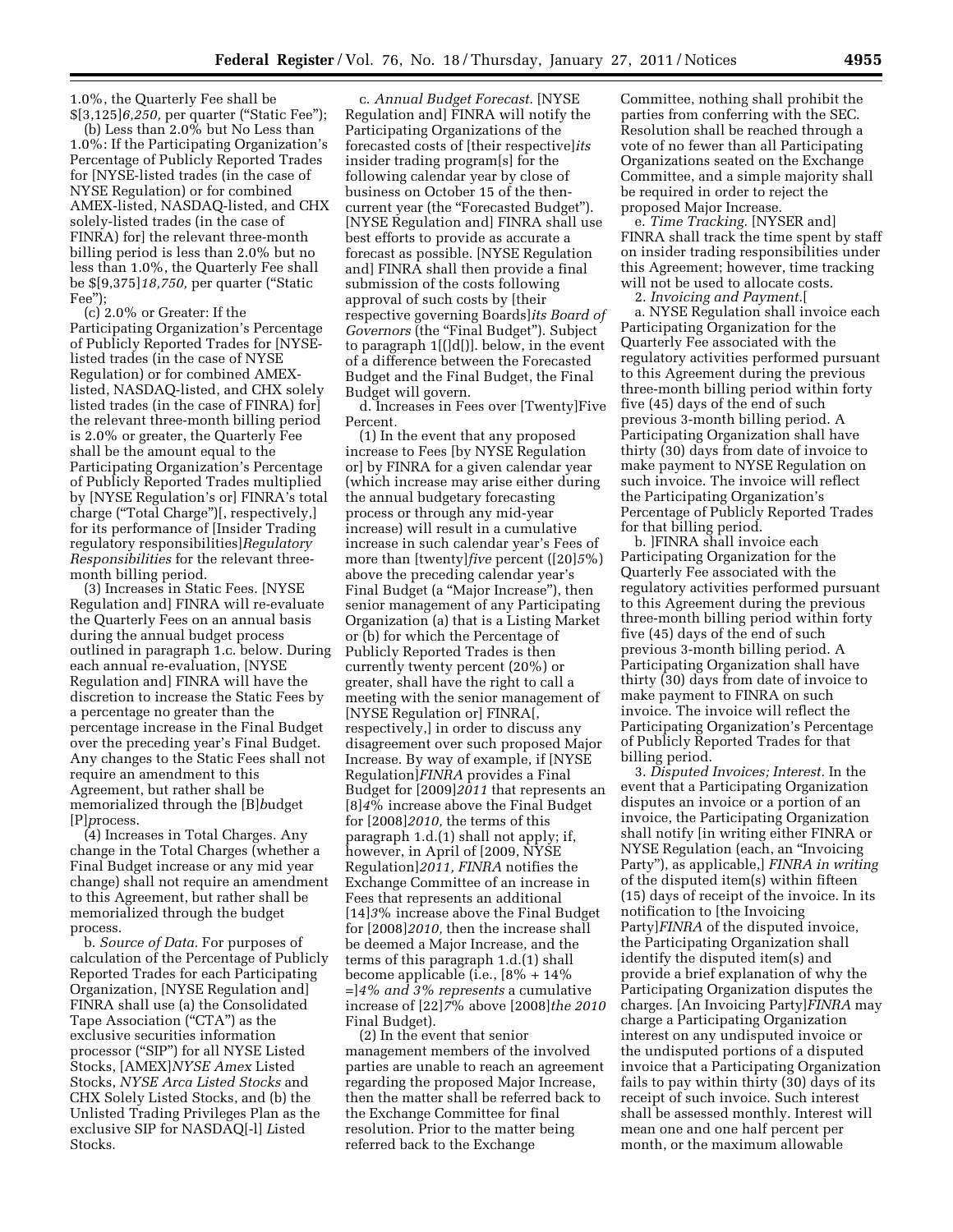under applicable [L]*l*aw, whichever is less.

4. *Taxes.* In the event any governmental authority deems the regulatory activities allocated to [NYSE Regulation or] FINRA to be taxable activities similar to the provision of services in a commercial context, the other Participating Organizations agree that they shall bear full responsibility, on a joint and several basis, for the payment of any such taxes levied on [NYSE Regulation or] FINRA, or, if such taxes are paid by [NYSE Regulation or] FINRA directly to the governmental authority, the other Participating Organizations agree that they shall reimburse [NYSE Regulation and/or] *FINRA*[, as applicable,] for the amount of any such taxes paid.

5. *Audit Right; Record Keeping.* 

a. *Audit Right.* 

[(i) Audit of NYSE Regulation. ] [(a) Once every rolling twelve (12) month period, NYSE Regulation shall permit no more than one audit (to be performed by one or more Participating Organizations) of the Fees charged by NYSE Regulation to the Participating Organizations hereunder and a detailed cost analysis supporting such Fees (the "Audit"). The Participating Organization or Organizations that conduct this Audit will select a nationally-recognized independent auditing firm (or may use its regular independent auditor, providing it is a nationally-recognized auditing firm) ("Auditing Firm") to act on its, or their behalf, and will provide reasonable notice to other Participating Organizations of the Audit and invite the other Participating Organizations to participate in the Audit. NYSE Regulation will permit the Auditing Firm reasonable access during NYSE Regulation's normal business hours, with reasonable advance notice, to such financial records and supporting documentation as are necessary to permit review of the accuracy of the calculation of the Fees charged to the Participating Organizations. The Participating Organization, or Organizations, as applicable, other than NYSE Regulation, shall be responsible for the costs of performing any such audit.]

[(b) If, through an Audit, the Exchange Committee determines that NYSE Regulation has inaccurately calculated the Fees for any Participating Organization, the Exchange Committee will promptly notify NYSE Regulation in writing of the amount of such difference in the Fees, and, if applicable, NYSE Regulation shall issue a reimbursement of the overage amount to the relevant Participating Organization(s), less any amount owed

by the Participating Organization under any outstanding, undisputed invoice(s). If such an Audit reveals that any Participating Organization paid less than what was required pursuant to the Agreement, then that Participating Organization shall promptly pay NYSE Regulation the difference between what the Participating Organization owed pursuant to the Agreement and what that Participating Organization originally paid NYSE Regulation. If NYSE Regulation disputes the results of an audit regarding the accuracy of the Fees, it will submit the dispute for resolution pursuant to the dispute resolution procedures in paragraph 13 hereof.]

[(c) In the event that through the review of any supporting documentation provided during the Audit, any one or more Participating Organizations desire to discuss with NYSE Regulation the supporting documentation and any questions arising therefrom with regard to the manner in which regulation was conducted, the Participating Organization(s) shall call a meeting with NYSE Regulation. NYSE Regulation shall in turn notify the Exchange Committee of this meeting in advance, and all Participating Organizations shall be welcome to attend (the "Fee Analysis Meeting''). The parties to this Agreement acknowledge and agree that while NYSE Regulation commits to discuss the supporting documentation at the Fee Analysis Meeting, NYSE Regulation shall not be subject, by virtue of the above Audit rights or any discussions during the Fee Analysis Meeting or otherwise, to any limitation whatsoever, other than the Increase in Fee provisions set forth in paragraph 1.d. of this Exhibit, on its discretion as to the manner and means by which it conducts its regulatory efforts in its role as the SRO primarily liable for regulatory decisions under this Agreement. To that end, no disagreement among the Participating Organizations as to the manner or means by which NYSE Regulation conducts its regulatory efforts hereunder shall be subject to the dispute resolution procedures hereunder, and no Participating Organization shall have the right to compel NYSE Regulation to alter the manner or means by which it conducts its regulatory efforts. Further, a Participating Organization shall not have the right to compel a rebate or reassessment of fees for services rendered, on the basis that the Participating Organization would have conducted regulatory efforts in a different manner than NYSE Regulation

in its professional judgment chose to conduct its regulatory efforts.]

[ii. Audit of FINRA.]

[(a)]*(i)* Once every rolling twelve (12) month period, FINRA shall permit no more than one audit (to be performed by one or more Participating Organizations) of the Fees charged by FINRA to the Participating Organizations hereunder and a detailed cost analysis supporting such Fees (the "Audit"). The Participating Organization or Organizations that conduct this Audit will select a nationally-recognized independent auditing firm (or may use its regular independent auditor, providing it is a nationally-recognized auditing firm) ("Auditing Firm") to act on its, or their behalf, and will provide reasonable notice to other Participating Organizations of the Audit. FINRA will permit the Auditing Firm reasonable access during FINRA's normal business hours, with reasonable advance notice, to such financial records and supporting documentation as are necessary to permit review of the accuracy of the calculation of the Fees charged to the Participating Organizations. The Participating Organization, or Organizations, as applicable, other than FINRA, shall be responsible for the costs of performing any such audit.

[(b)]*(ii)* If, through an Audit, the Exchange Committee determines that FINRA has inaccurately calculated the Fees for any Participating Organization, the Exchange Committee will promptly notify FINRA in writing of the amount of such difference in the Fees, and, if applicable, FINRA shall issue a reimbursement of the overage amount to the relevant Participating Organization(s), less any amount owed by the Participating Organization under any outstanding, undisputed invoice(s). If such an Audit reveals that any Participating Organization paid less than what was required pursuant to the Agreement, then that Participating Organization shall promptly pay FINRA the difference between what the Participating Organization owed pursuant to the Agreement and what that Participating Organization originally paid FINRA. If FINRA disputes the results of an [a]*A*udit regarding the accuracy of the Fees, it will submit the dispute for resolution pursuant to the dispute resolution procedures in paragraph 13 [hereof]*of the Agreement.* 

[(c)]*(iii)* In the event that through the review of any supporting documentation provided during the Audit, any one or more Participating Organizations desire to discuss with FINRA the supporting documentation and any questions arising therefrom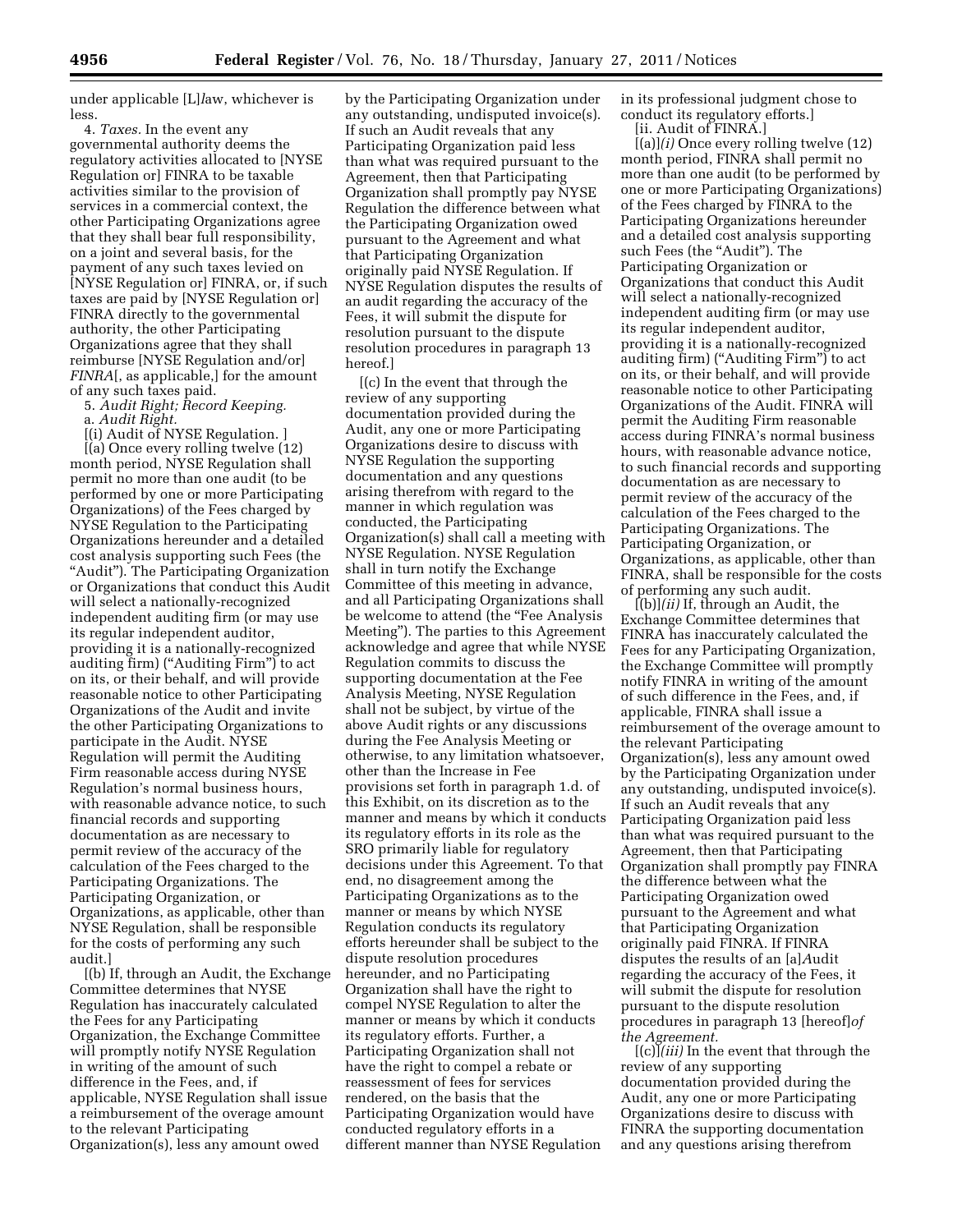with regard to the manner in which regulation was conducted, the Participating Organization(s) shall call a meeting with FINRA. FINRA shall in turn notify the Exchange Committee of this meeting in advance, and all Participating Organizations shall be welcome to attend (the "Fee Analysis Meeting''). The parties to this Agreement acknowledge and agree that while FINRA commits to discuss the supporting documentation at the Fee Analysis Meeting, FINRA shall not be subject, by virtue of the above Audit rights or any discussions during the Fee Analysis Meeting or otherwise, to any limitation whatsoever, other than the Increase in Fee provisions set forth in paragraph 1.d. of this Exhibit, on its discretion as to the manner and means by which it conducts its regulatory efforts in its role as the SRO primarily liable for regulatory decisions under this Agreement. To that end, no

disagreement among the Participating Organizations as to the manner or means by which FINRA conducts its regulatory efforts hereunder shall be subject to the dispute resolution procedures hereunder, and no Participating Organization shall have the right to compel FINRA to alter the manner or means by which it conducts its regulatory efforts. Further, a Participating Organization shall not have the right to compel a rebate or reassessment of fees for services rendered, on the basis that the Participating Organization would have conducted regulatory efforts in a different manner than FINRA in its professional judgment chose to conduct its regulatory efforts.

b. *Record Keeping.* In anticipation of any audit that may be performed by the Exchange Committee under paragraph 5.a. above, [NYSE and] FINRA shall [each] keep accurate financial records

and documentation relating to the Fees charged by [each, respectively,]*it* under this Agreement.

# **EXHIBIT C: REPORTS**

[NYSE Regulation and] FINRA shall provide the following information in reports to the Exchange Committee, which information covers activity occurring under this Agreement:

1. *Alert Summary Statistics:* Total number of surveillance system alerts generated by quarter along with associated number of reviews and investigations. In addition, this paragraph shall also reflect the number of reviews and investigations originated from a source other than an alert. A separate table would be presented for *NYSE Listed Stock, NYSE* Amex Listed[, Nasdaq] *Stock, NYSE Arca* Listed *Stock, NASDAQ Listed Stock,* and CHX Solely Listed [equity]*Stock* trading activity.

| 2008                                                     | Surveillance alerts |  |
|----------------------------------------------------------|---------------------|--|
| 1st Quarter<br>2nd Quarter<br>3rd Quarter<br>4th Quarter |                     |  |
| 2008 Total                                               |                     |  |

2. *Aging of Open Matters:* Would reflect the aging for all currently open matters for the quarterly period being reported. A separate table would be

presented for *NYSE Listed Stock, NYSE*  Amex Listed[, Nasdaq] *Stock, NYSE Arca* Listed *Stock, NASDAQ Listed* 

*Stock,* and CHX Solely Listed [equity]*Stock* trading activity. Example:

|                                                               | Surveillance alerts |  |
|---------------------------------------------------------------|---------------------|--|
| $0 - 6$ months<br>6-9 months<br>$9-12$ months<br>$12+$ months |                     |  |
|                                                               |                     |  |

3. *Timeliness of Completed Matters:*  Would reflect the total age of those matters that were completed or closed

during the quarterly period being reported. [NYSE and] FINRA will provide total referrals to the SEC.

Example:

|                                             | Surveillance alerts |  |
|---------------------------------------------|---------------------|--|
| 0–6 months<br>$9-12$ months<br>$12+$ months |                     |  |
|                                             |                     |  |

4. *Disposition of Closed Matters:*  Would reflect the disposition of those matters that were completed or closed during the quarterly period being

reported. A separate table would be presented for *NYSE Listed Stock, NYSE*  Amex Listed[, Nasdaq] *Stock, NYSE Arca* Listed *Stock, NASDAQ Listed* 

*Stock,* and CHX Solely Listed [equity]*Stock* trading activity. Example: